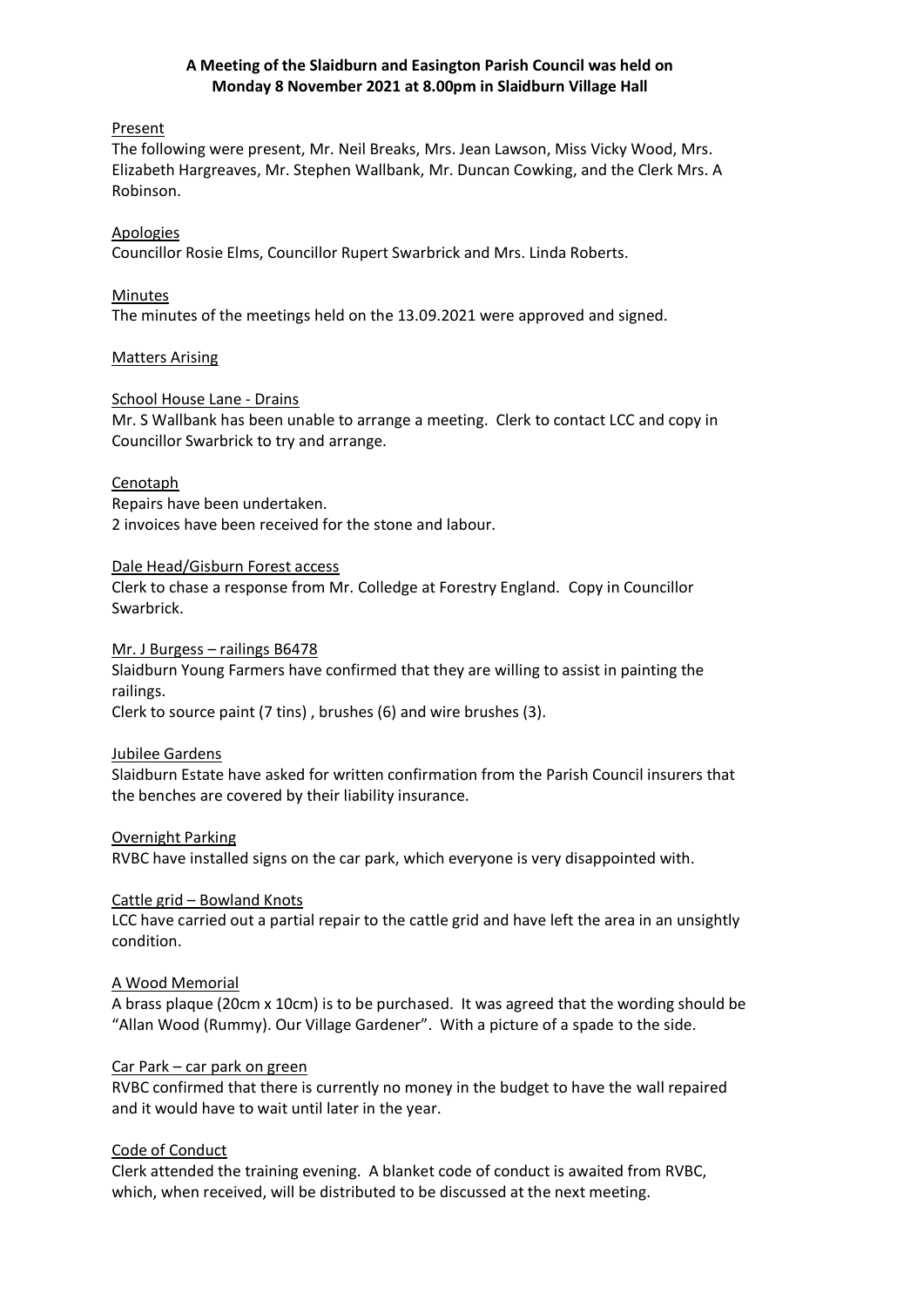## Poppy Wreath

The poppy wreath has been ordered.

15 large poppies for street lamps are to be ordered for 2022. Clerk to contact Mr. Kapp.

## Christmas Tree

UU have confirmed they are happy for someone to go and choose two trees from the forest. It was agreed Mr. Cowking and Mr. Wallbank would attend on 27.11.21 to chose them.

2 quotes were received for tree holders from Mr. Cowking and Mr. Haygarth. It was agreed to accept the quote from Mr. Haygarth.

Cattle Grid – Merrybent

Repairs have not been carried out. Clerk to chase LCC.

Dykes– Cross O'Greet The dykes have not been dug out. Clerk to chase Bentleys

# Planning query - Clough

RVBC confirmed that 2 planning applications had been approved in 1993 and 1996. One was for holiday flats. The Parish Council have been led to believe that the barn is being lived in. Clerk to contact RVBC to review the situation.

# Haweswater Viaduct

2 responses were received from the electorate in the comments box left in the shop. "It's got to happen. Pointless to argue against it. Sometimes we have to bear the mess." "Try and seek some positives from it all and make sure the valley gains from United Utilities. We cannot stop it happening".

Comment box to be left in the shop until the next meeting.

## **Planning**

Shay House – Barn conversion.

Clerk to contact planning office with comments:

They do not think that the design is in keeping with the local area. They are concerned that it is a third party who has applied for the planning permission and not the owner and are worried that this could set a precedent for future applications.

## **Accounts**

Tim Gridley - Cenotaph repairs - £238.00 Transformation Landscaping Limited – Cenotaph repairs - £180.00 Slaidburn Village Hall – Over 60's Christmas party donation - £150.00 Royal British Legion – poppy wreath - £25.00 Mr. S Wood – spraying - £75.00

## Correspondence

RVBC – Agenda for Parish Council Liaison Meeting RVBC – Amended Concurrent Function Grants information LCC – Severe weather communication LCC – Bus Service Improvement Plan Lancashire Constabulary – Ribble Valley Task Force Introduction – Clerk to contact to ask to attend the electorate meeting in May.

## Any Other Business

Dugdale Lane Trees need cutting back.